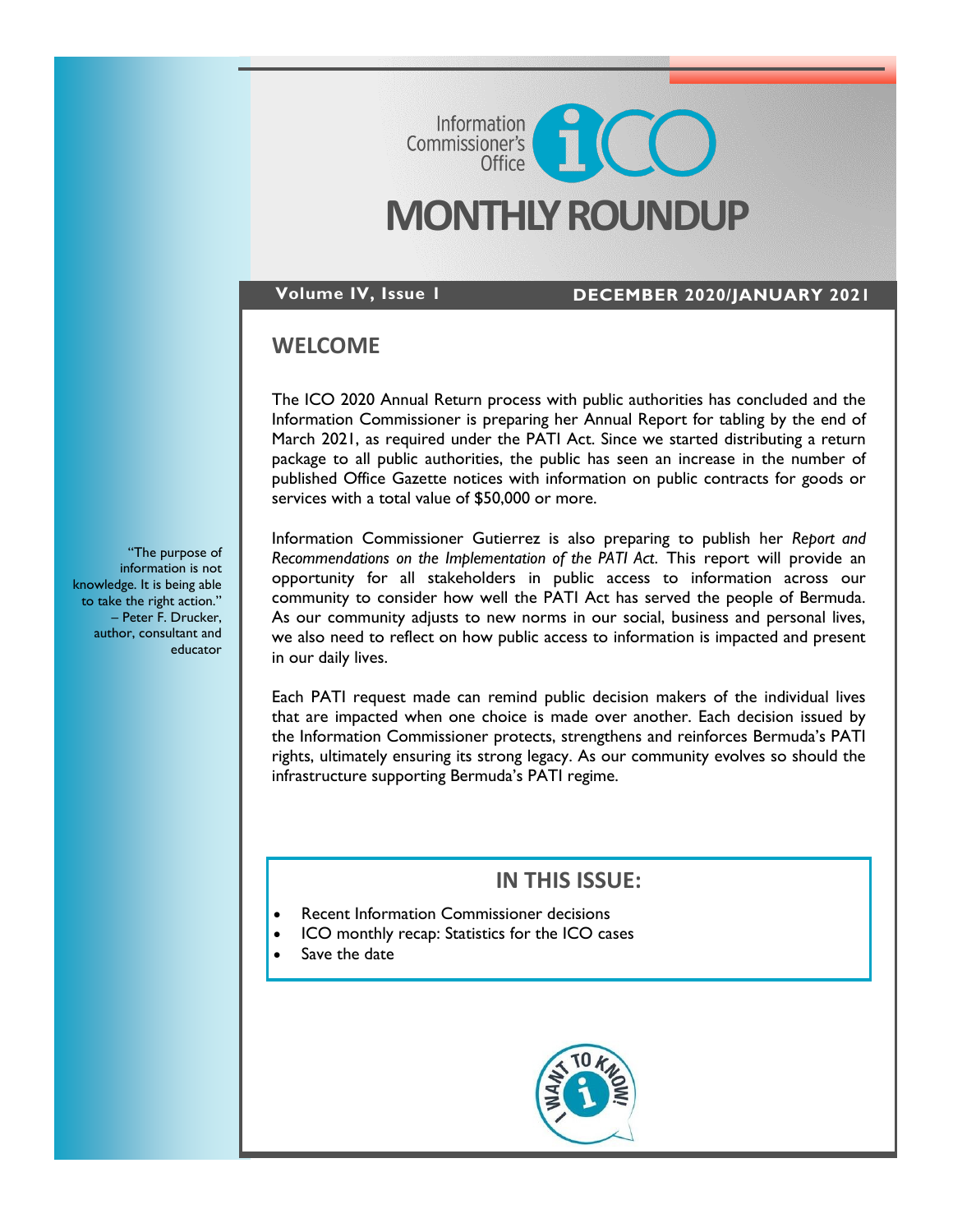## **DECISIONS ISSUED**

During December 2020 and January 2021, the Information Commissioner received 5 new applications and issued 2 public decisions. Highlights from the decisions are below.

### **Does parliamentary privilege allow Parliament to decide what to publish about its proceedings? Read [Decision 17/2020](https://8692bafe-a59b-4adf-8b95-61e6b6541d57.filesusr.com/ugd/5803dc_0d58d32159cc401ba2711e00563613a8.pdf) to find out.**

The Information Commissioner, for the first time, issued a decision examining the parliamentary privilege exemption in section 36(b) of the PATI Act. In **[Decision 17/2020](https://8692bafe-a59b-4adf-8b95-61e6b6541d57.filesusr.com/ugd/5803dc_0d58d32159cc401ba2711e00563613a8.pdf)**, the Information Commissioner upheld an internal review decision of the Office of the Clerk of the Legislature (Legislature) which relied on the parliamentary privilege exemption to deny access to records relating to the work of the Parliamentary Joint Select Committee 'Examining the Events of the 2 December 2016 Incident at the House of Assembly'. Importantly, in **[Decision 17/2020](https://8692bafe-a59b-4adf-8b95-61e6b6541d57.filesusr.com/ugd/5803dc_0d58d32159cc401ba2711e00563613a8.pdf)**, the Information Commissioner explained the meaning, purpose and limits of the parliamentary privilege exemption. She explained that a key aspect of the constitutional doctrine of parliamentary privilege is each House's 'exclusive cognisance' of its own affairs. This means that each House has the right to manage its own affairs and to exercise sole jurisdiction over its own proceedings. The parliamentary privilege exemption in the PATI Act protects this exclusive cognisance by recognising that each House of Parliament has the right to control publication of its own proceedings.

The Information Commissioner emphasised, however, that this does not mean that all records held by the Legislature will automatically be exempt under the parliamentary privilege exemption in the PATI Act. The Information Commissioner also highlighted the extensive records that Parliament has published about the events of 2 December 2016. This includes the Joint Select Committee's 146-page report, published on Parliament's [website,](http://parliament.bm/report/view/2019/377) with extensive annexes that include witness statements and other primary source documents.

To learn more about the Information Commissioner's explanation on the parliamentary privilege exemption, read **[Decision 17/2020](https://8692bafe-a59b-4adf-8b95-61e6b6541d57.filesusr.com/ugd/5803dc_0d58d32159cc401ba2711e00563613a8.pdf)** available at **[ico.bm](http://www.ico.bm)**.

## **Are you a requester who has not received a decision on your PATI request within the PATI timeframes? If so, read [Decision 01/2021](https://8692bafe-a59b-4adf-8b95-61e6b6541d57.filesusr.com/ugd/5803dc_34cd930e700f45e993d71f286deff86d.pdf) to learn what to do next.**

The Information Commissioner's first decision of 2021 reminds public authorities of their duty to issue an internal review decision within 6 weeks of when a PATI requester asks for one. This is required under section 43(2) of the PATI Act for every internal review request that a public authority receives. In **[Decision 01/2021](https://8692bafe-a59b-4adf-8b95-61e6b6541d57.filesusr.com/ugd/5803dc_34cd930e700f45e993d71f286deff86d.pdf)**, the Information Commissioner considered the failure of the Department of Public Lands and Buildings (Department) to issue a timely internal review decision on a PATI request for a copy of the Tudor Farm lease and tender records. The Information Commissioner has ordered the Department to issue an internal review decision by no later than 22 February 2021.



**\* Continued on next page \***